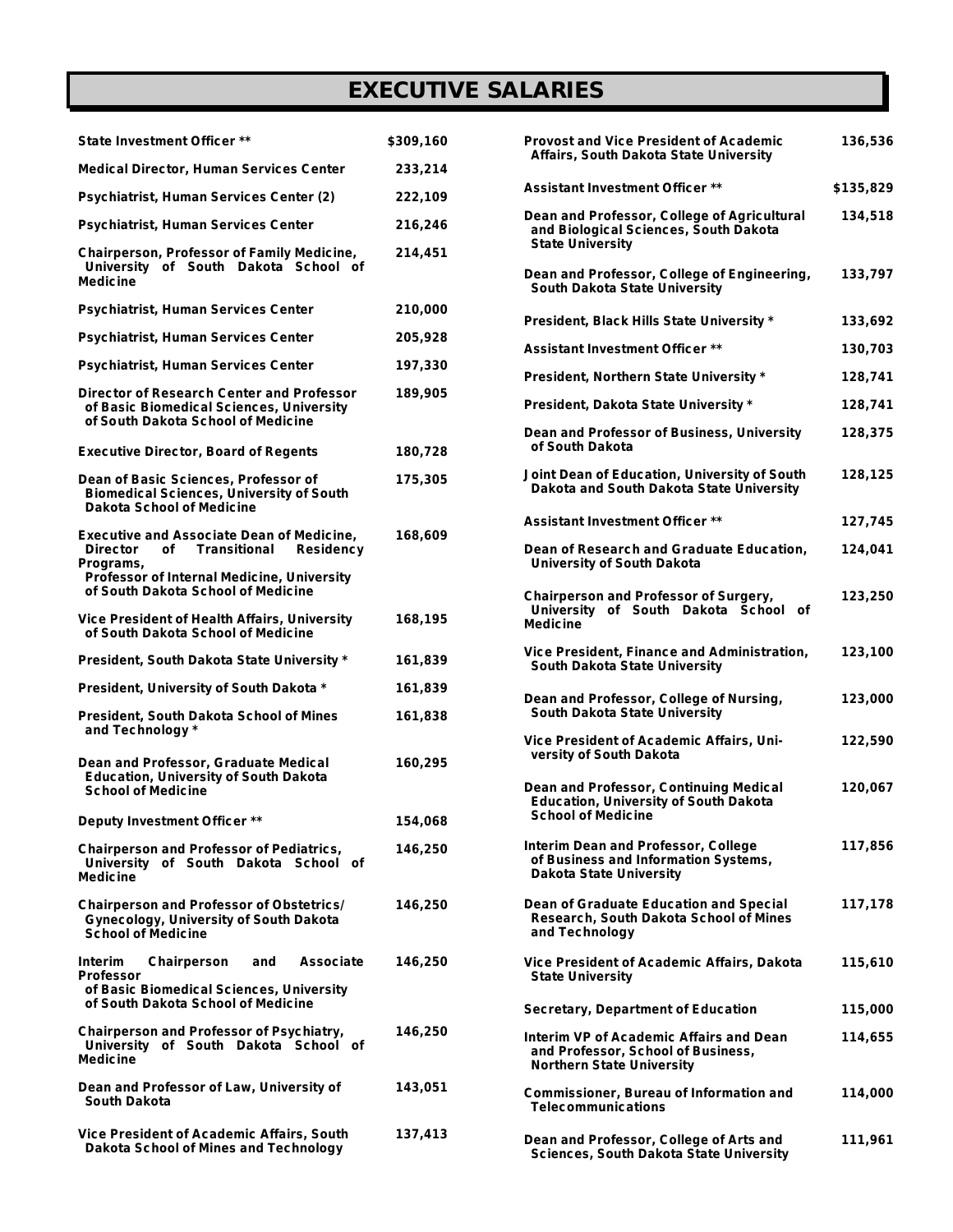## *EXECUTIVE SALARIES*

| Dean and Professor, Library, South Dakota<br><b>State University</b>                                           | 109,798   |
|----------------------------------------------------------------------------------------------------------------|-----------|
| Dean and Professor, School of Business,<br><b>Northern State University</b>                                    | \$109,163 |
| Professor of Basic Biomedical Sciences,<br>University of South Dakota School<br>οf<br>Medicine                 | 108,975   |
| Dean and Professor, College of Family and<br><b>Consumer Sciences, South Dakota</b><br><b>State University</b> | 108,665   |
| <b>Vice President of Academic Affairs, Black</b><br><b>Hills State University</b>                              | 108,000   |
| Dean and Professor, Graduate School,<br>South Dakota State University                                          | 107,326   |
| Vice President, Finance and Administration,<br><b>University of South Dakota</b>                               | 106,815   |
| <b>Vice President, Finance and Administration</b><br><b>Northern State University</b>                          | 106,489   |
| Director, Cooperative Extension Service,<br><b>South Dakota State University</b>                               | 104,817   |
| Director, Agricultural Experiment Station,<br><b>South Dakota State University</b>                             | 104,817   |
| <b>Supreme Court Chief Justice</b>                                                                             | 104,685   |
| Dean and Professor, General Registration,<br>South Dakota State University                                     | 103,824   |
| Dean of<br>Student<br>Affairs, Associate                                                                       | 103,000   |
| Professor<br>of Basic Biomedical Sciences, University of<br><b>South Dakota School of Medicine</b>             |           |
| <b>Supreme Court Justices</b>                                                                                  | 102,685   |
| Secretary, Department of Social Services                                                                       | 100,612   |
| Governor *                                                                                                     | 100,215   |
| <b>Circuit Court Presiding Judges</b>                                                                          | 97,910    |
| <b>Circuit Court Judges</b>                                                                                    | 95,910    |
| <b>Secretary, Department of Agriculture</b>                                                                    | 95,195    |
| Secretary, Department of Health                                                                                | 95,195    |
| Secretary, Department of Game, Fish,<br>and Parks                                                              | 95,195    |
| Secretary, Department of Environment and<br><b>Natural Resources</b>                                           | 95,195    |
| Commissioner, Bureau of Finance and<br>Management                                                              | 94,562    |
| Secretary, Department of Transportation                                                                        | 94,562    |
| Secretary, Department of Labor                                                                                 | 92,506    |

| Secretary, Department of Revenue and<br><b>Regulation</b>                          | 92,506   |
|------------------------------------------------------------------------------------|----------|
| <b>Chief of Staff, Governor's Office</b>                                           | 91,734   |
| <b>Administrator, Unified Judicial System</b>                                      | \$91,605 |
| Secretary, Department of Tourism and<br><b>State Development</b>                   | 91,478   |
| Director, Animal Industry Board                                                    | 89,734   |
| <b>Secretary, Department of Corrections</b>                                        | 88,395   |
| <b>Commissioner, Bureau of Personnel</b>                                           | 87,290   |
| <b>Warden, State Penitentiary</b>                                                  | 86,761   |
| <b>Administrator, Division of Retirement</b>                                       | 86,000   |
| <b>Attorney General</b>                                                            | 85,094   |
| <b>Secretary, Department of Human Services</b>                                     | 84,695   |
| Superintendent, South Dakota School for<br>the Blind and Visually Impaired *       | 82,967   |
| Secretary, Department of Military and<br><b>Veterans' Affairs</b>                  | 82,228   |
| <b>Secretary, Department of Public Safety</b>                                      | 82,228   |
| <b>Commissioner, Bureau of Administration</b>                                      | 82,000   |
| Director, Legislative Research Council                                             | 81,784   |
| Superintendent, South Dakota School for<br>the Deaf (Plus 0,750 Housing Allowance) | 80,026   |
| <b>Administrator, Human Services Center</b>                                        | 80,023   |
| Warden, Mike Durfee State Prison                                                   | 80,022   |
| Director, South Dakota Development<br><b>Center - Redfield</b>                     | 79,810   |
| <b>Commissioner, Public Utilities Commission</b>                                   | 79,412   |
| Auditor General                                                                    | 78,925   |
| Deputy Chief of Staff, Governor's Office                                           | 77,088   |
| <b>Executive Director, Public Utilities</b><br>Commission                          | 75,547   |
| <b>Superintendent, Custer Youth Corrections</b><br>Center                          | 72,232   |
| <b>Magistrate Judges</b>                                                           | 70,114   |
| <b>State Auditor</b>                                                               | 68,092   |
| <b>Commissioner, School and Public Lands</b>                                       | 68,092   |
| <b>Secretary of State</b>                                                          | 68,092   |
| <b>State Treasurer</b>                                                             | 68,092   |
| <b>Superintendent, State Veterans' Home</b>                                        | 64,512   |
| Warden, Women's Prison                                                             | 63,307   |
| Lt. Governor (Part-Time Position)                                                  | 13,673   |